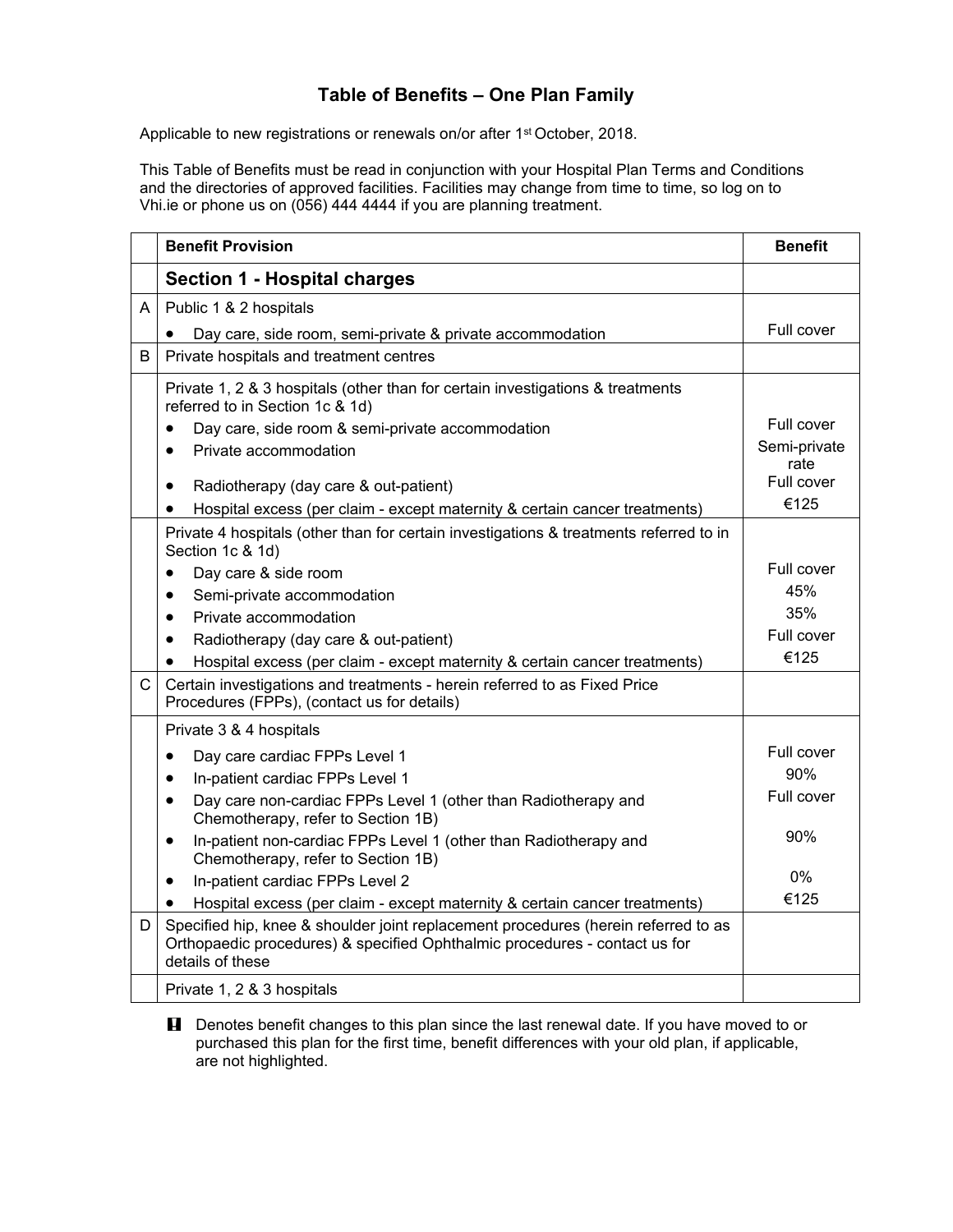|              | Day care, side room & semi-private accommodation<br>٠                                      | 80%                                  |
|--------------|--------------------------------------------------------------------------------------------|--------------------------------------|
|              | Private accommodation<br>$\bullet$                                                         | 80% Semi-                            |
|              |                                                                                            | private rate                         |
|              | Hospital excess (per claim)                                                                | €125                                 |
|              | Private 4 hospitals                                                                        |                                      |
|              | Day care & side room                                                                       | 80%                                  |
|              | Semi-private accommodation                                                                 | 45%                                  |
|              | Private accommodation                                                                      | 35%                                  |
|              | Hospital excess (per claim)                                                                | €125                                 |
|              | When carried out as a Fixed Price Procedure (contact us for details)                       |                                      |
|              | Private 3 & 4 hospitals                                                                    | 80%                                  |
|              | Hospital excess (per claim)                                                                | €125                                 |
|              | <b>Section 2 - Consultants' fees/GP procedures</b>                                         |                                      |
| A            | In-patient treatment, day-care/side room/out-patient & GP procedures                       |                                      |
|              | Participating consultant/GP<br>٠                                                           | Full cover                           |
|              | Non-participating consultant/GP                                                            | Standard                             |
|              |                                                                                            | benefit                              |
|              | Section 3 - Psychiatric cover (read in conjunction with Section<br>1)                      |                                      |
| A            | In-patient psychiatric cover                                                               | 100 days                             |
| B            | Day care psychiatric treatment for approved day care programmes                            | Contact us for<br>further details    |
| C.           | In-patient treatment for alcoholism, drug or other substance abuse in any 5 year<br>period | 91 days                              |
|              | Section 4 - Maternity & BabyH                                                              |                                      |
| A            | Normal confinement                                                                         |                                      |
|              | Public hospital benefit (up to 3 days)                                                     | Full cover                           |
|              | Caesarean delivery (as per hospital benefits listed)                                       | <b>Refer Section</b>                 |
|              | Home birth benefit                                                                         | 1<br>€4,200                          |
| B            | In-patient maternity consultant fees (per Schedule of Benefits for Professional<br>Fees)   | Agreed<br>charges                    |
| $\mathsf{C}$ | Post-natal home nursing                                                                    |                                      |
|              | Following 1 nights stay<br>$\bullet$                                                       | €600                                 |
|              | Following 2 nights stay<br>٠                                                               | €300                                 |
| D            | <b>Vhi Fertility Programme</b>                                                             |                                      |
|              | Fertility benefit - benefit per member, towards the cost of specified fertility tests      |                                      |
|              | and treatments carried out in a Vhi Participating Fertility Treatment Centre               |                                      |
|              | Initial consultation<br>$\bullet$                                                          | €100 discount<br>at point of<br>sale |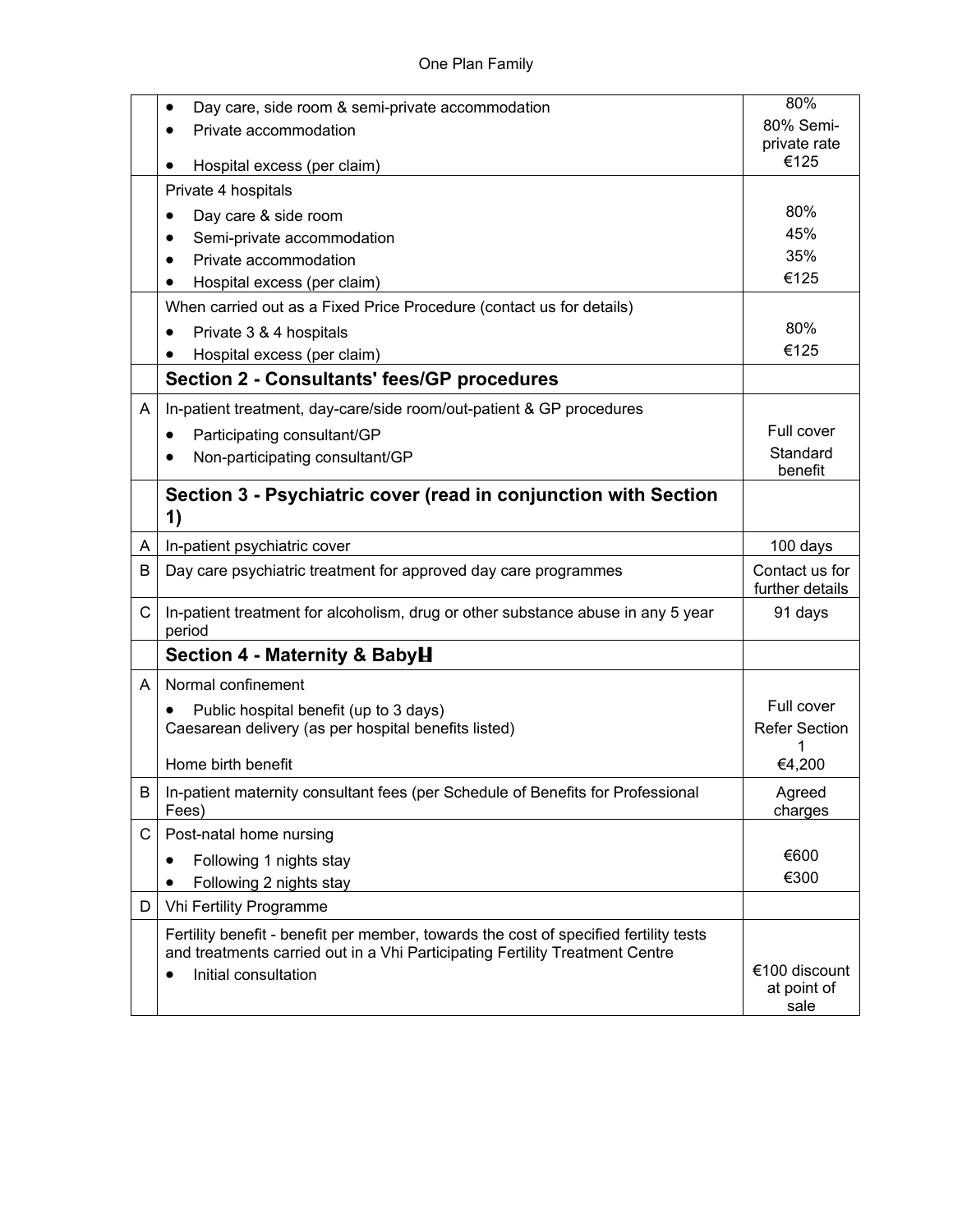|   | AMH & Semen Analysis tests<br>Egg freezing - once per lifetime<br>٠<br>Sperm freezing - once per lifetime<br>$\bullet$<br>IUI - up to 2 treatments per lifetime, female members only<br>$\bullet$<br>IVF or ICSI - up to 2 treatments per lifetime, female members only<br>٠<br>Fertility counselling - 4 sessions per treatment carried out in a Vhi Participating<br><b>Fertility Treatment Centre</b><br>Fertility support services - Acupuncturists & Dieticians visits<br>* These benefits are co-funded by Vhi and the Vhi Participating Fertility Treatment | €100 discount<br>at point of<br>sale<br>€1000<br>€125<br>€450 per<br>treatment*<br>€1,000 per<br>treatment*<br>€40 per<br>session<br><b>Refer Section</b><br>9 |
|---|--------------------------------------------------------------------------------------------------------------------------------------------------------------------------------------------------------------------------------------------------------------------------------------------------------------------------------------------------------------------------------------------------------------------------------------------------------------------------------------------------------------------------------------------------------------------|----------------------------------------------------------------------------------------------------------------------------------------------------------------|
|   | Centre                                                                                                                                                                                                                                                                                                                                                                                                                                                                                                                                                             |                                                                                                                                                                |
| E | Maternity & Baby Bundle<br>Maternity Yoga and Pilates classes<br>$\bullet$<br>One maternity scan<br>٠<br>Breast-feeding consultations<br>٠<br>Baby massage classes<br>٠<br>Baby swim classes<br>Ante natal course                                                                                                                                                                                                                                                                                                                                                  | 75% cover up<br>to a combined<br>limit of $€500$<br>and<br>no excess                                                                                           |
| F | <b>Additional Maternity &amp; Baby Benefits</b>                                                                                                                                                                                                                                                                                                                                                                                                                                                                                                                    |                                                                                                                                                                |
|   | Foetal screening<br>٠<br>Paediatrician benefit<br>$\bullet$<br>Vaccinations for Meningtis B and Chicken Pox - up to two inoculations for<br>each per lifetime<br>Female and male mental health counselling - 10 sessions<br>٠<br>New parents food pack - 10 nutritional dinners delivered to your door<br>٠<br>Paediatric first aid course                                                                                                                                                                                                                         | €100<br>€60<br>€50 per<br>inoculation<br>€40 per<br>session<br>Full cover<br>€50<br>No excess<br>applies to this<br>section                                    |
| G | Pre- and post-natal care (combined visits) - subject to the annual excess in section<br>9                                                                                                                                                                                                                                                                                                                                                                                                                                                                          | €325                                                                                                                                                           |
|   | Section 5 - Cancer care and other benefits <b>H</b>                                                                                                                                                                                                                                                                                                                                                                                                                                                                                                                |                                                                                                                                                                |
| A | Genetic testing for cancer<br>Initial consultation for genetic testing for cancer *<br>Genetic test - for specified genetic mutations to be carried out in an approved<br>clinic*                                                                                                                                                                                                                                                                                                                                                                                  | 50% cover<br>Full cover                                                                                                                                        |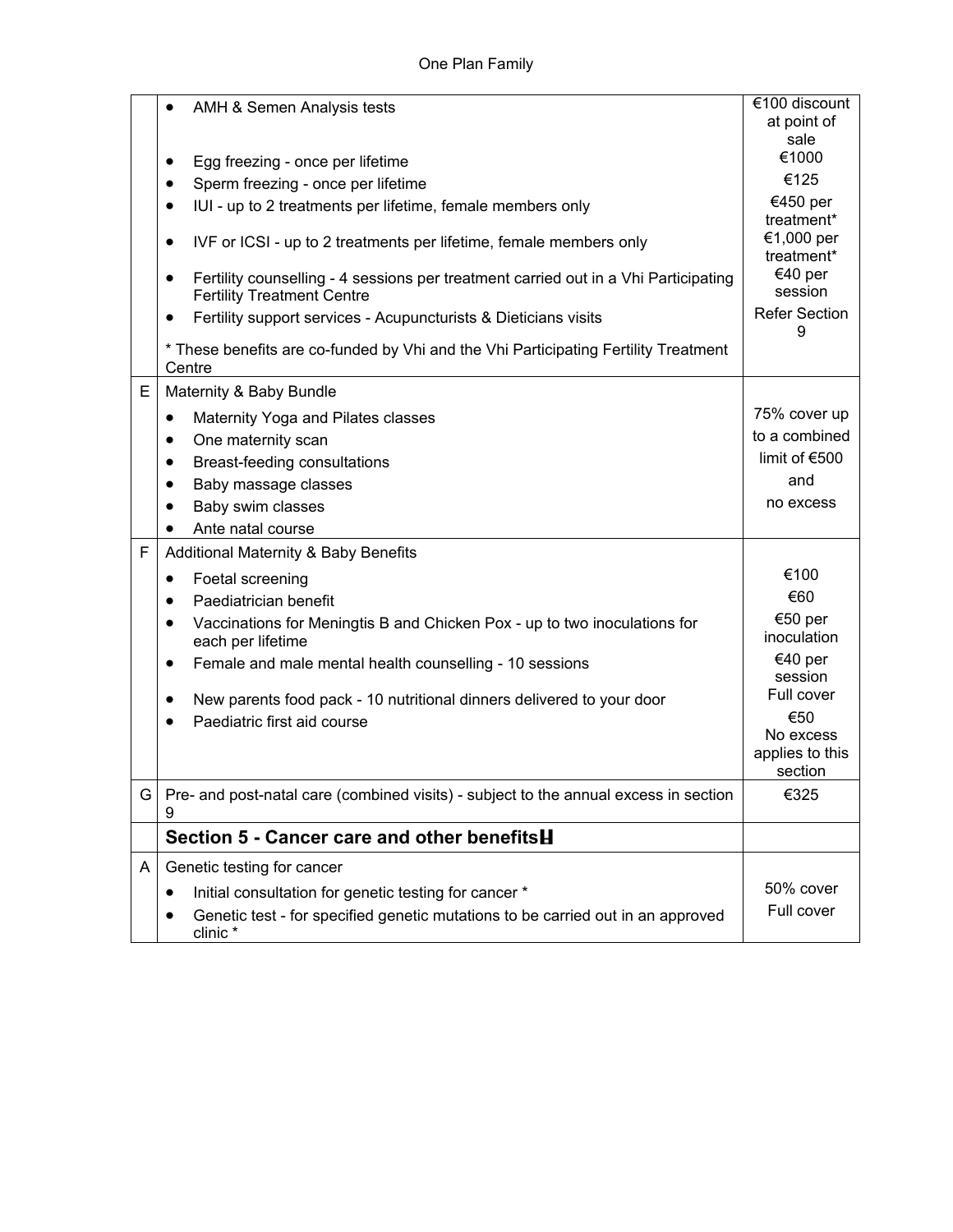|    | Preventative (Prophylactic) treatment following on from the genetic test<br>٠<br>* These benefits are available immediately for existing Vhi customers with no<br>waiting periods. There is a 26 week new conditions waiting period for new joiners | Covered up to<br>the levels for<br>hospital<br>treatment<br>listed in<br>Section 1 |
|----|-----------------------------------------------------------------------------------------------------------------------------------------------------------------------------------------------------------------------------------------------------|------------------------------------------------------------------------------------|
|    | and a two year waiting period for transfers from another insurer                                                                                                                                                                                    |                                                                                    |
| B  | Cancer care support - one night's accommodation for each treatment                                                                                                                                                                                  | €100 per night                                                                     |
| C  | Manual lymph drainage following cancer treatment - 10 visits                                                                                                                                                                                        | €50 per visit                                                                      |
| D  | Clinical psychology counselling for oncology treatment (psycho oncology<br>counselling) - 10 visits                                                                                                                                                 | Refer section<br>9                                                                 |
| Е  | Additional cancer support benefits                                                                                                                                                                                                                  |                                                                                    |
|    | Wig/ hairpiece, post-mastectomy bra, swimsuit, surgical prosthesis following<br>٠<br>cancer treatment<br>No excess applies, but subject to the benefit maximum for medical and surgical<br>appliances set out below                                 | Full cover                                                                         |
| F  | Other benefits in Section 5                                                                                                                                                                                                                         |                                                                                    |
|    | Convalescent care - first 14 nights                                                                                                                                                                                                                 | €30 per night                                                                      |
|    | Vhi Healthcare approved medical and surgical appliances - subject to an excess of<br>€300 per member per year (contact us for details of eligible appliances)                                                                                       | €3,200 per<br>member year                                                          |
|    | Vhi Hospital@Home                                                                                                                                                                                                                                   | Full cover                                                                         |
|    | Child home nursing - 14 days per calendar year                                                                                                                                                                                                      | €100 per day                                                                       |
|    | Parent accompanying child - 14 days per calendar year, following a stay in excess<br>of 3 days in hospital                                                                                                                                          | €40 per day                                                                        |
|    | <b>Section 6 - Transport costs</b>                                                                                                                                                                                                                  |                                                                                    |
| A  | Transport costs (covered in accordance with our rules)                                                                                                                                                                                              | Agreed<br>charges                                                                  |
|    | <b>Section 7 - Cover outside Ireland</b>                                                                                                                                                                                                            |                                                                                    |
| A  | Emergency treatment abroad                                                                                                                                                                                                                          | €65,000                                                                            |
| В. | Elective treatment abroad (subject to prior approval)                                                                                                                                                                                               |                                                                                    |
|    | Surgical procedures available in Ireland (as per level of cover in Ireland)                                                                                                                                                                         | €65,000                                                                            |
|    | Treatment not available in Ireland                                                                                                                                                                                                                  | €65,000                                                                            |
|    | <b>Section 8</b>                                                                                                                                                                                                                                    |                                                                                    |
| A  | In-patient MRI scans (covered in accordance with Section 1)                                                                                                                                                                                         | Agreed<br>charges                                                                  |
| B  | Out-patient MRI scans                                                                                                                                                                                                                               |                                                                                    |
|    | Category 1 - approved MRI centres<br>٠                                                                                                                                                                                                              | Full cover                                                                         |
|    | Category 2 - approved MRI centres, agreed MRI charges & consultant<br>Radiologists fees (subject to an excess of €125 per scan)                                                                                                                     | Full cover                                                                         |